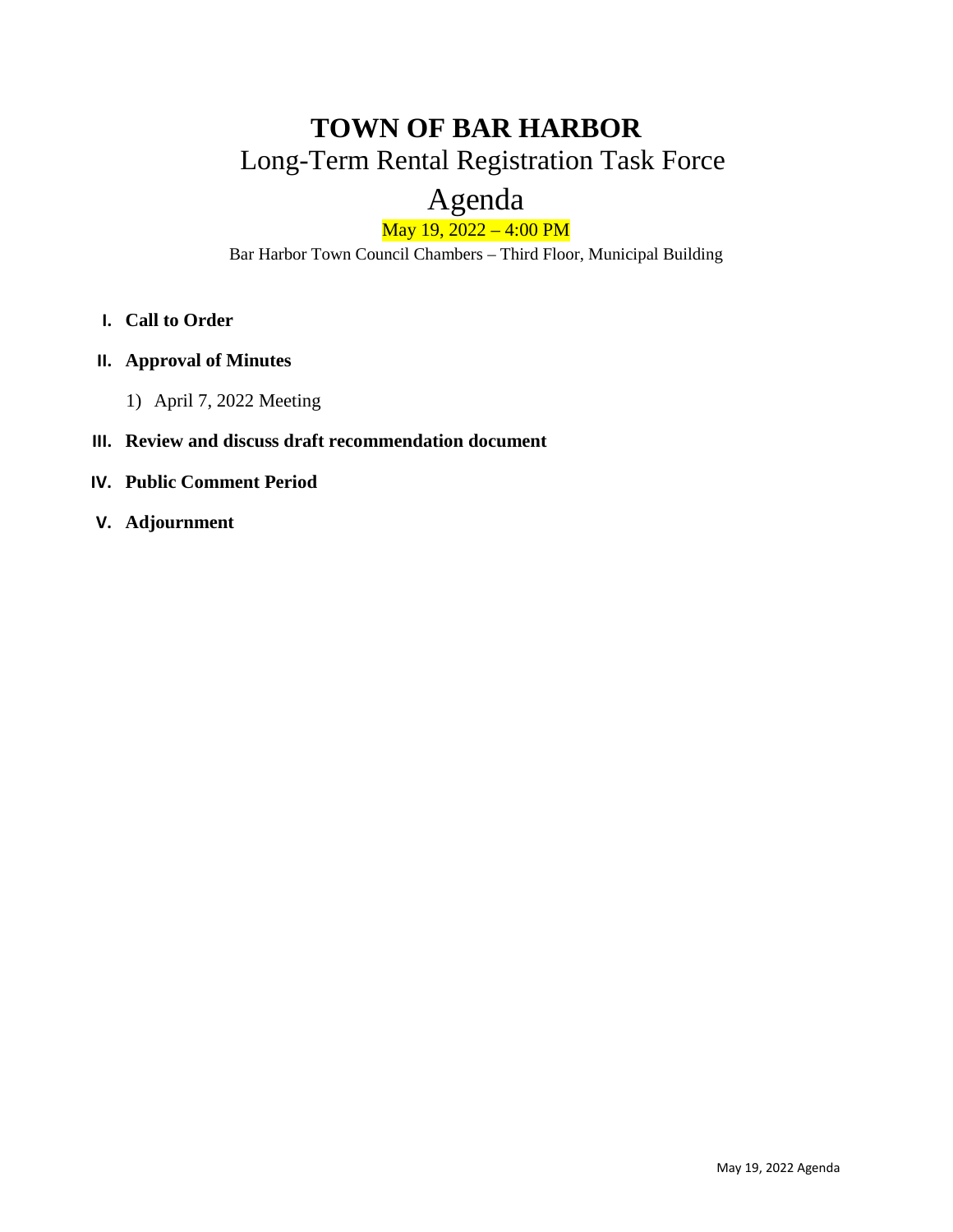#### **Minutes Bar Harbor Long-Term Rental Registration Task Force Monday, April 7, 2022 Bar Harbor Town Council Chambers – Third Floor, Municipal Building 4:00 P.M.**

#### **I. Call to Order**

*The meeting was called to order at 4:02 PM. Members present: Michele Gagnon, Planning Director; Todd Hardy, Chair and landlord representative; Erica Brooks, landlord representative; Philip Galperin, resident at large; Amber Howard, tenant representative; Matthew Bartlett, Bar Harbor Fire Chief; Angela Chamberlain, Code Enforcement Officer, John Mountford, Ellsworth and MDI Housing Authority representative; and Jennifer Richardson, resident at large.*

*Joe Minutolo, Town Council representative and Heidi Hambrecht, tenant representative were excused absences.*

*Also present: Michael Gurtler, Deputy Code Enforcement Officer.*

#### **II. Approval of Minutes**

1) March 3, 2022 Meeting

*Mr. Bartlett moved to approve the March 3, 2022 meeting minutes as prepared. Mr. Mountford seconded the motion and the task force voted 9-0 to approve the motion.*

#### **III. Review and discuss POLCO results**

*The task force discussed agenda items III. and IV. collectively.*

#### **IV. Discussion Topics**

- 1) Registration process
- 2) Fees (including possible incentives)
- 3) Exceptions to the registration requirements
- 4) Inspection component (including implementation timing)
	- a. Frequence of inspections
	- b. Inspection checklist items
- 5) Other

*Mr. Mountford observed that some of the comments expressed concerns with the potential loss of housing as an effect of a registration and inspection process, but Mr. Mountford pointed out that if a unit was unsafe or unsanitary, is really valuable housing?* 

*Mr. Bartlett opined that year-round renters should be protected under the same rules and regulations as shortterm rentals.*

1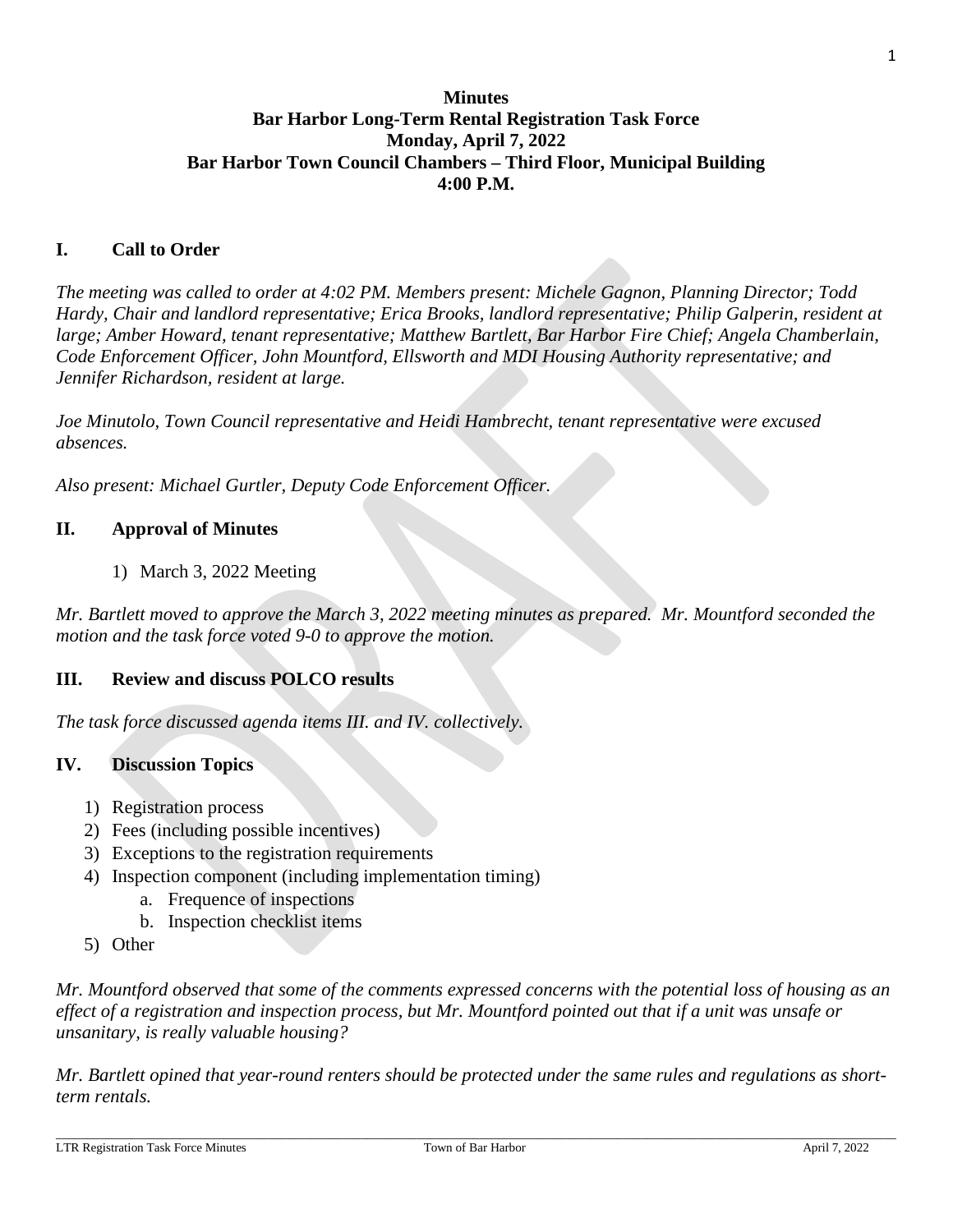*The task force collectively agreed that many of the housing issues appeared to be in units used for seasonal, employee housing. The group agreed that inspection program is warranted for that type of housing but there were concerns with including all types of long-term housing. Mr. Hardy added that seasonal, employee housing tends to be vacant for several months a year, are not maintained, and are often in a state of disrepair.* 

*The task force spent time discussing the need for registration data. Mr. Hardy asked if there was another term that could be used other than "registration".*

*Mr. Mountford moved that the task force recommend that the town of Bar Harbor adopt a long-term rental registration process and further recommend that the registration application be free of charge to encourage voluntary compliance. Mr. Bartlett seconded the motion and the task force voted 8-1 to approve the motion with Ms. Brooks against.* 

*During discussion of the motion, the task force discussed why they felt a registration program was necessary and how it was integral to the data collection that was needed to move forward.* 

*Ms. Howard moved that the task force clarify that the purpose of a long-term rental registration is for housing data collection such as: age of the rental unit, rental periods, occupant information, presence of sprinkler and alarm systems, and other relevant characteristics of the housing stock. Mr. Hardy seconded the motion and the task force voted 9-0 to approve the motion.* 

*Mr. Mountford moved that a registration program should not include: Short-Term Rentals, Employee Living Quarters, or Shared Accommodations, government regulated housing under HUD regulations, on-site college dormitories, all types of transient accommodation of less than 30 days, convalescent and/or congregate housing, nursing homes, all as defined in the Bar Harbor Land Use Ordinance. Ms. Gagnon seconded the motion and the task force voted 9-0 to approve the motion.*

*The task force discussed inspections briefly. The consensus of the group was that long-term rental inspections should not be as intensive as those for the short-term rental registrations. The inspections should should focus on three primary elements designed to protect lives: tenant notification systems (smoke and carbon monoxide detectors), building elements designed to prevent or slow the spread of fire, and the presence of adequate and useable means of egress.* 

*The task force agreed that they could not make a recommendation on the inspection component until data was collected through a registration process. The group felt they needed to know how many long-term rental units there are in Bar Harbor, what the age of each unit is, who the occupants are of the units, and the length of time the units are rented. The task force felt that they could make a more informed recommendation on inspections if they had that information and inspections could be prioritized using that data. The group agreed that they would be willing to reconvene after a registration program had been implemented to review the data collected and then make a recommendation on the inspection component.* 

*Ms. Gagnon moved to pursue an extension of the term of the task force for the purpose of continuing the work after the registration data is collected. Ms. Brooks seconded the motion and the task force voted 9-0 to approve the motion.*

#### **V. Public Comment Period**

*There was none.*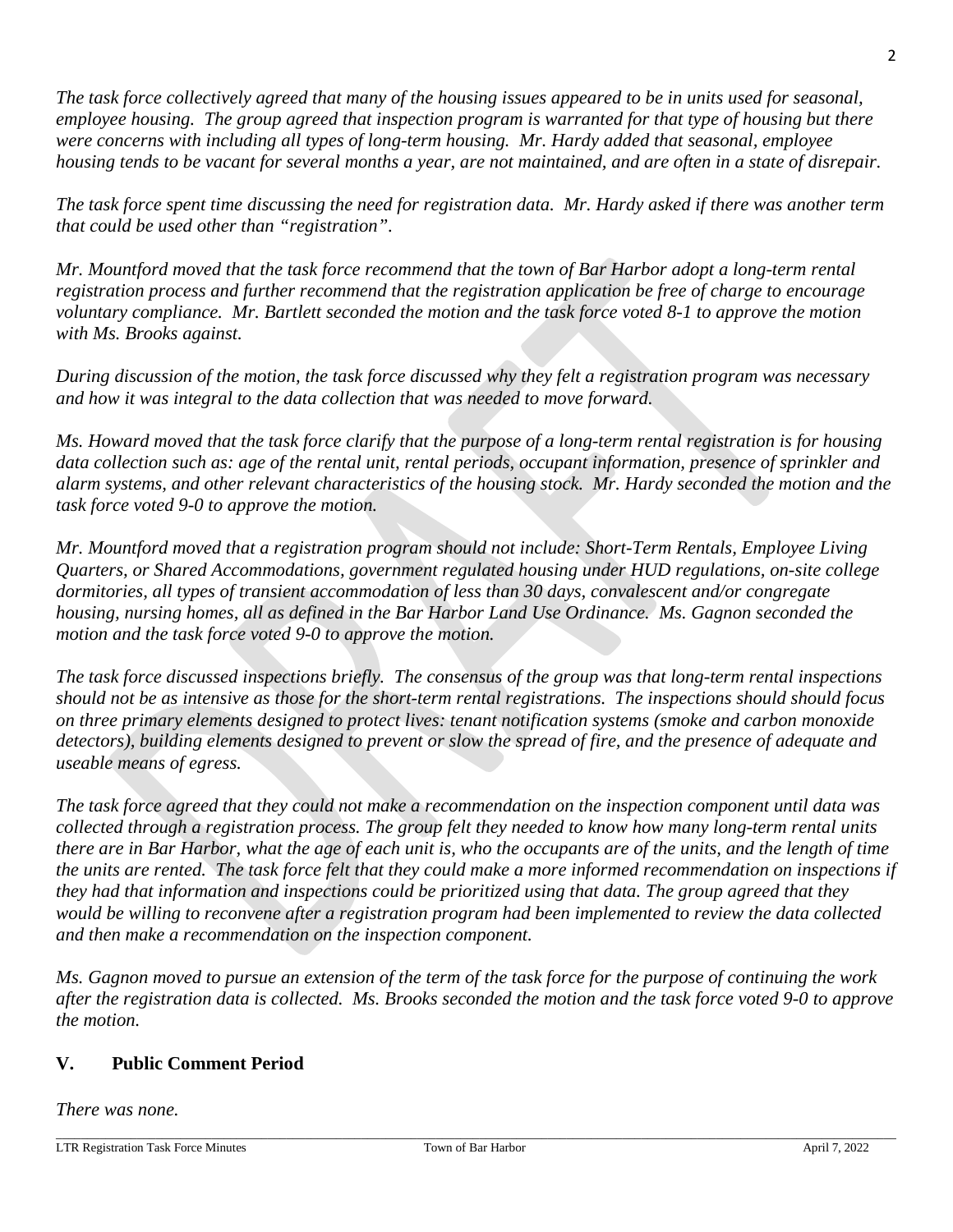#### **VI. Items for the next Agenda**

*The task force will continue drafting the final recommendations at the May 5, 2022 meeting.*

#### **VII. Adjournment**

*Mr. Mountford moved to adjourn the meeting at 5:43 PM. Ms. Brooks seconded the motion and the Task Force voted 9-0 to approve the motion.*

**\_\_\_\_\_\_\_\_\_\_\_\_\_\_\_\_\_\_\_\_\_\_\_\_\_\_\_\_\_\_\_\_\_\_\_\_\_\_\_\_\_\_\_\_\_\_\_\_\_\_\_\_\_\_\_\_\_\_\_\_\_\_\_\_\_\_\_\_\_\_ \_\_\_\_\_\_\_\_\_\_\_\_\_\_\_\_**

#### **Minutes approved by the LTR Registration Task Force on May 5, 2022.**

**Todd Hardy, Chair Date Long-Term Rental Registration Task Force**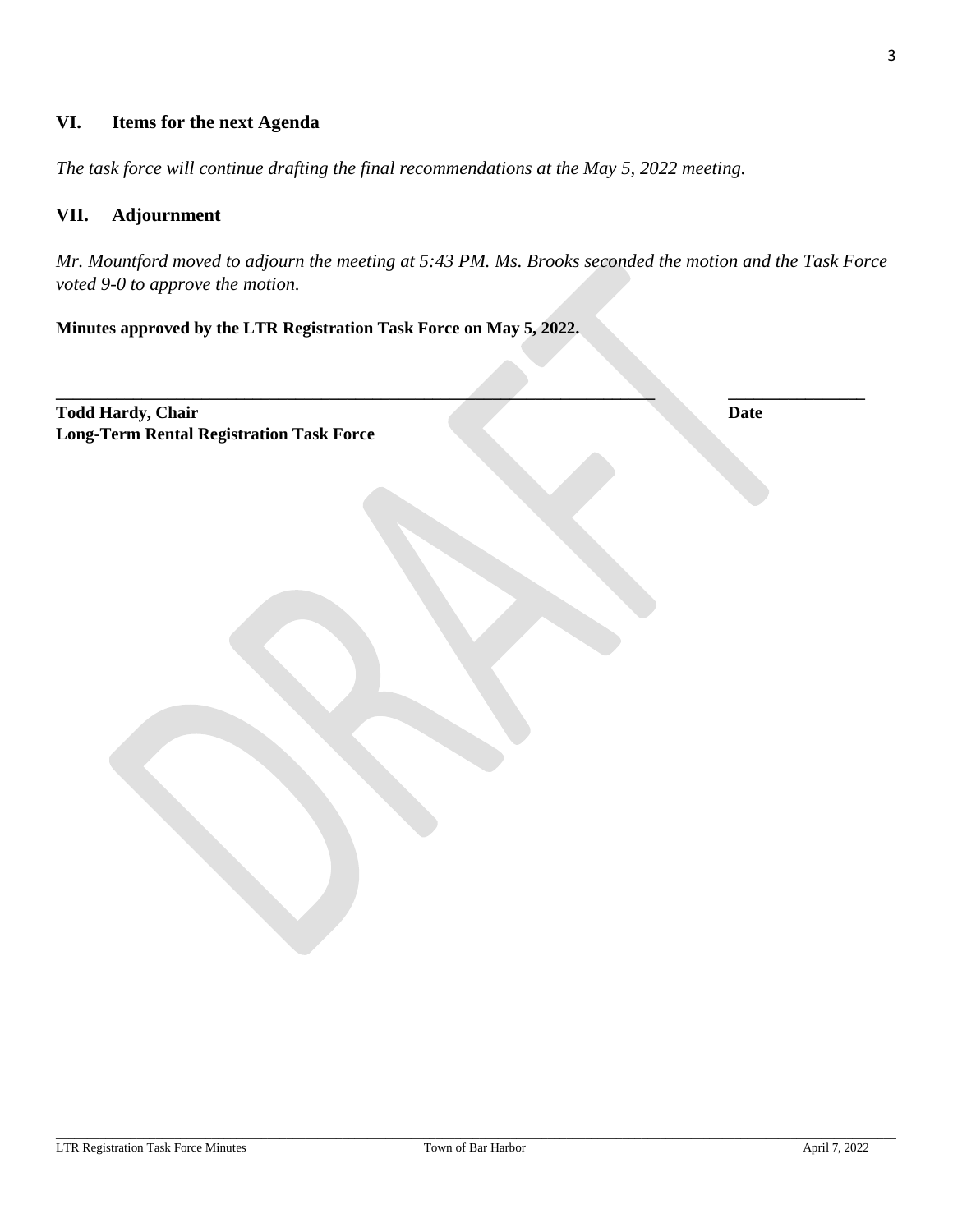# Long-Term Rental Registration Task Force

### Recommendations

#### **Contents**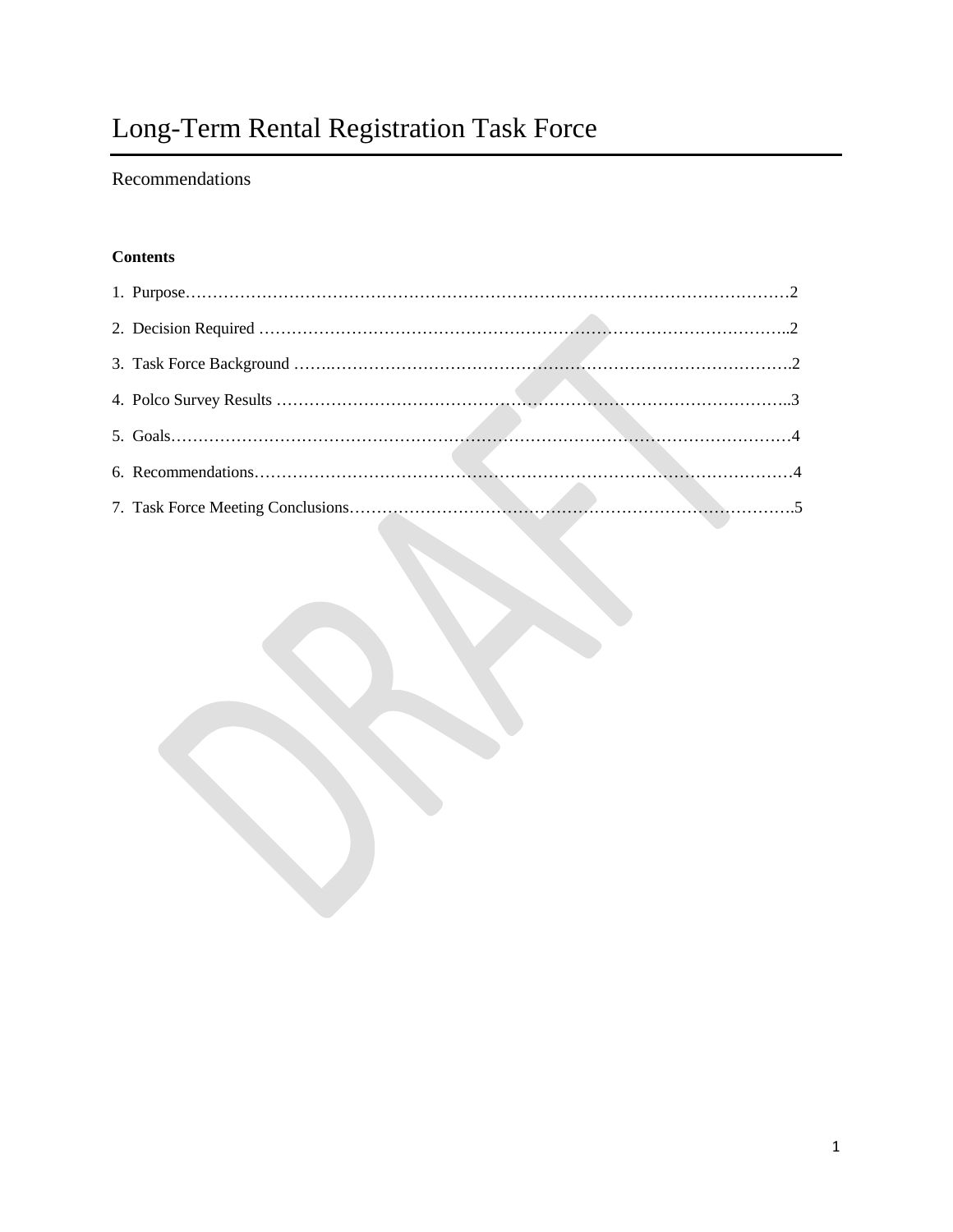### **PURPOSE**

The purpose of a Long-Term Rental Registration Program: protect the health, safety, and general welfare of the residents of Bar Harbor; ensure that all rental units in the town of Bar Harbor are maintained in a safe and sanitary condition and do not create a nuisance or derelict conditions to the surroundings; and to maintain a registry of long-term rentals that require registration and relevant associated data to assist the town in understanding the characteristics of the existing housing stock.

## **DECISION REQUIRED (Bylaws of the Task Force)**

The Task Force will make recommendations on specific elements of a Long-Term Rental (LTR) Registration program with an inspection component that will include, but may not be limited to:

- 1. Frequency of rental inspections
- 2. Inspection checklist items
- 3. Registration process
- 4. Fees, including an incentive component
- 5. Housing exceptions to the program (Short-term rentals, etc.)

# **TASK FORCE BACKGROUND**

The task force was formed by the Bar Harbor Town Council at the end of 2021 at the request of Code Enforcement Officer, Angela Chamberlain and Fire Chief, Matthew Bartlett.

The task force membership included: Planning Director, Michele Gagnon; Code Enforcement Officer, Angela Chamberlain; Fire Chief, Matthew Bartlett; town council member representative, Joe Minutolo; two landlords, Todd Hardy and Erica Brooks; two resident members at large, Philip Galperin and Jennifer Richardson; two tenants, Heidi Hambrecht and Amber Howard; and a representative of the MDI/Ellsworth Housing Authority, John Mountford.

The task force began meeting monthly in January 2022 through May 2022. At the February meeting, the task force hosted Art Howe, Former Housing Safety Administrator for the city of Portland, Maine. Mr. Howe gave a presentation on his experience developing and implementing Portland's rental registration program, and answered the task force's questions. The next several months were spent developing the recommendations based on information collected and the Polco survey results.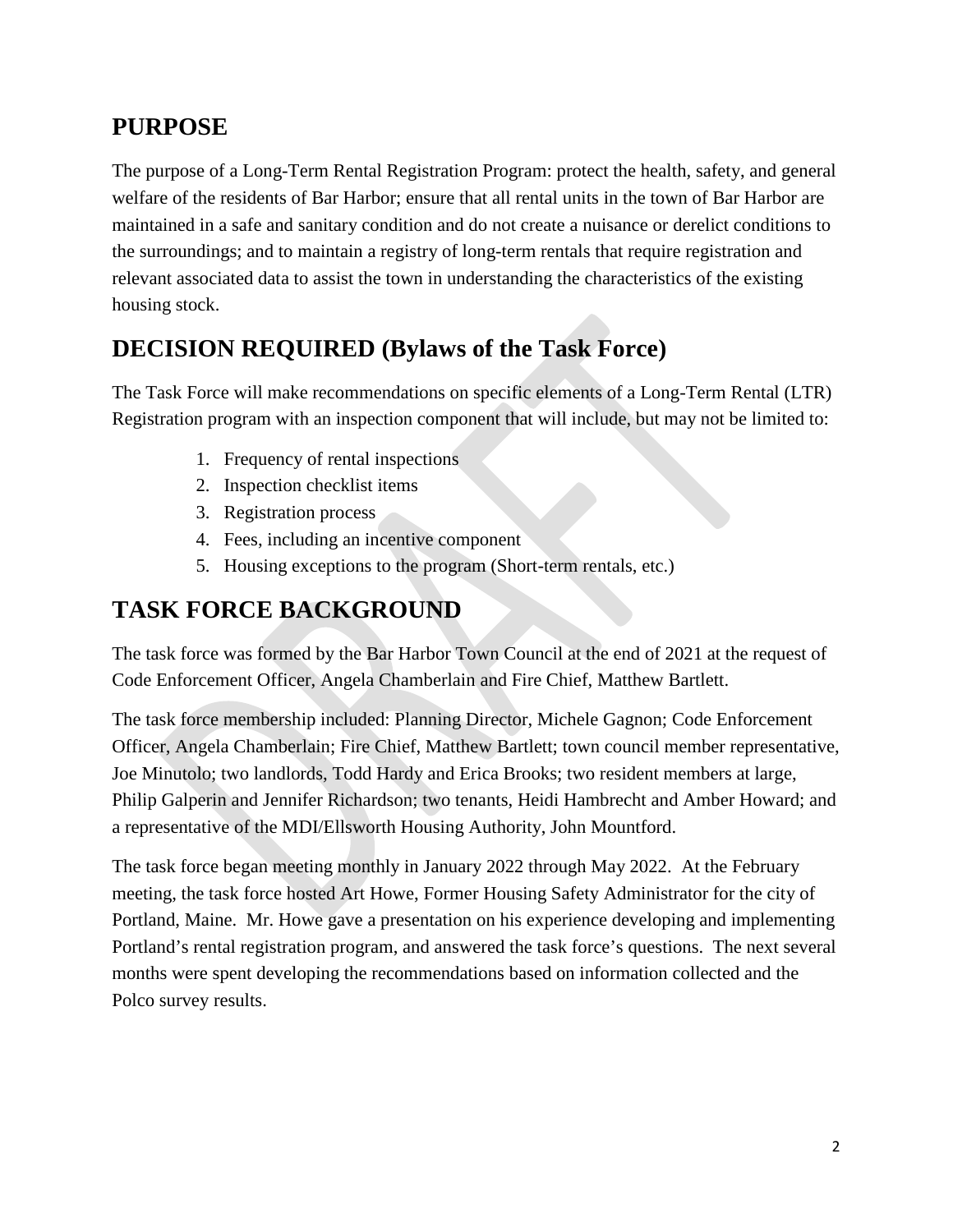## **POLCO SURVEY RESULTS**

The task force prepared and distributed a survey with a series of 12 questions about long-term rentals. The questions ranged in scope from data gathering questions related to demographics, to specific questions about the possible benefits of a registration program. The survey was prepared through Polco and made available on the town website, on the Planning and Code Facebook page, and hard copies were available in the municipal building. The survey was available March 11, 2022 through April 1, 2022.

213 responses were received with 62% of respondents in support of the registration of long-term rentals, and 63% in support of an inspection of long-term rentals. Other notable statistics:

#### **Who participated?**

- $\geq 82\%$  of respondents own property in Bar Harbor.
- $\geq$  34% of respondents are landlords in Bar Harbor.
- $\geq 17\%$  of respondents are tenants renting residential housing in Bar Harbor.

#### **Registration of LTR's:**

- $\geq 73$  % of respondents answered that LTR registration would be beneficial for data collection to help understand housing availability and housing trends.
- $\geq 68\%$  of respondents answered that LTR registration would be beneficial for data collection to help develop strategies for increasing local housing stock.
- $> 57\%$  of respondents answered that LTR registration would promote safety within the community.
- > 56% of respondents answered that LTR registration would be beneficial in protecting our communities more vulnerable (low-income, senior citizens, those with disabilities, non-English speakers).

#### **Inspection of LTR's:**

- $\geq$  81% of respondents answered that inspecting LTR's would be beneficial to ensure fire and life safety precautions to help prevent a catastrophic event.
- $\geq 68\%$  of respondents answered that inspecting LTR's would be beneficial in helping landlords be aware of preventative maintenance issues.
- $\geq 67\%$  of respondents answered that inspecting LTR's would be beneficial in promoting safety within the community.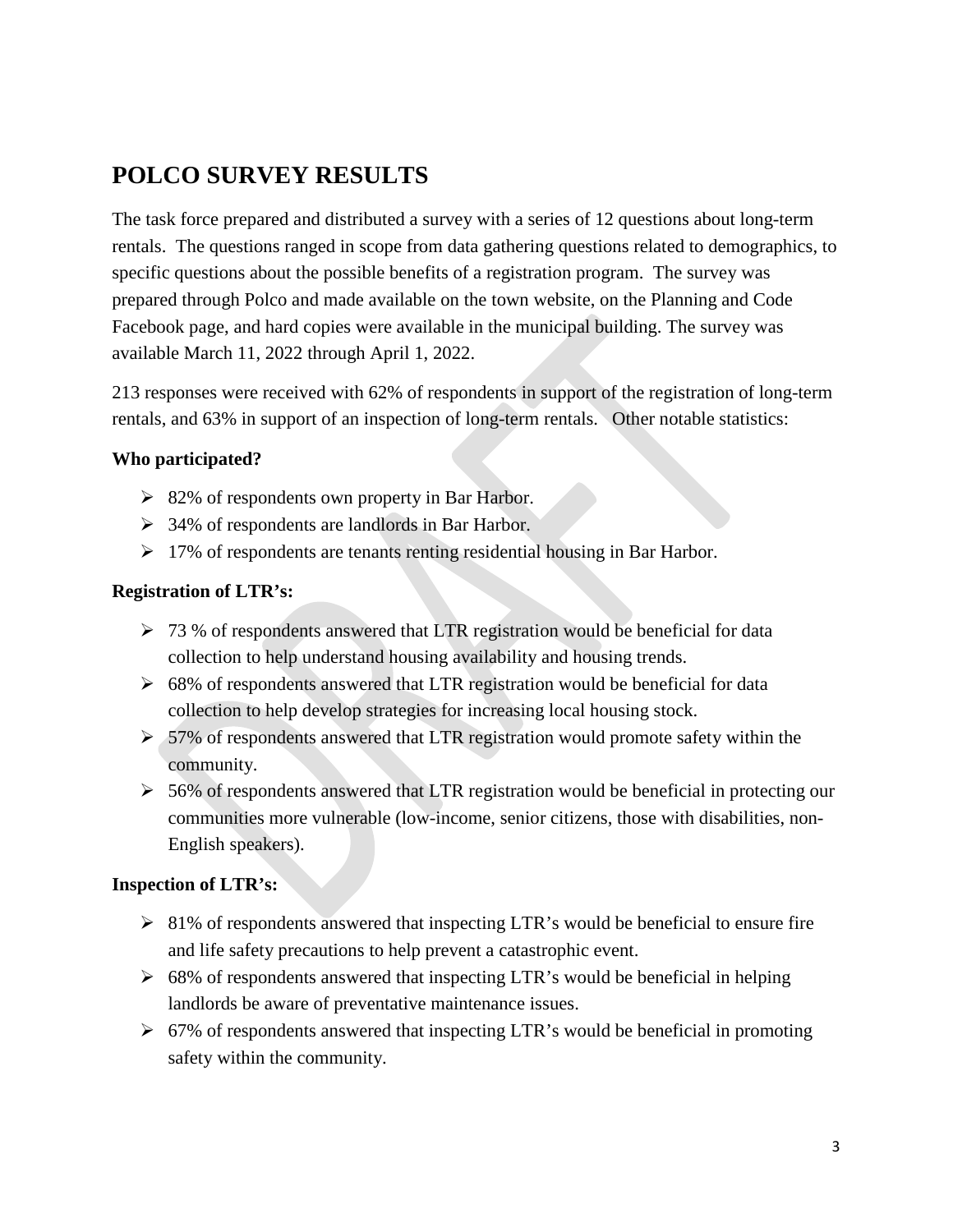- $\geq 62\%$  of respondents answered that inspecting LTR's would be beneficial in helping landlords maintain their properties.
- $>$  59% of respondents answered that inspecting LTR's would be beneficial in helping inform tenants about tenant rights.

When asked what elements should be addressed if inspections were required, respondents answered:

- $\geq 90\%$  Fire & life safety issues
- $\geq 70\%$  Overcrowding and occupancy limits
- $\triangleright$  77% Building code violations
- $\geq$  56% Property maintenance
- $\geq$  22% Other

The survey included an area for respondents to leave comments and numerous comments were provided, all of which are available in the full survey document.

### **GOALS of LTR registration program**

- 1. Protect the health, safety and general welfare of our residents by ensuring the health and safety of our rental properties;
- 2. Ensure that all rental units in the town of Bar Harbor are maintained in a safe and sanitary condition and do not create a nuisance or derelict conditions to the surroundings;
- 3. Maintain a registry of long-term rentals that require registration and relevant associated data to assist the town in understanding the characteristics of the existing housing stock.

## **RECOMMENDATIONS to address the goals**

Recommendations on each of the goals are outlined below.

### **Goal 1. Protect the health, safety and general welfare of the residents by ensuring the health and safety of our rental properties.**

The task force recommends the following:

1. The town of Bar Harbor should adopt a long-term rental registration process. The task force recommends that the registration application be free of charge to encourage voluntary compliance. (The Code Department has recently purchased a permitting software program that allows property owners to apply and pay for permits and registrations electronically on-line which will also make a registration process less burdensome.) This registration program should be implemented in 2023.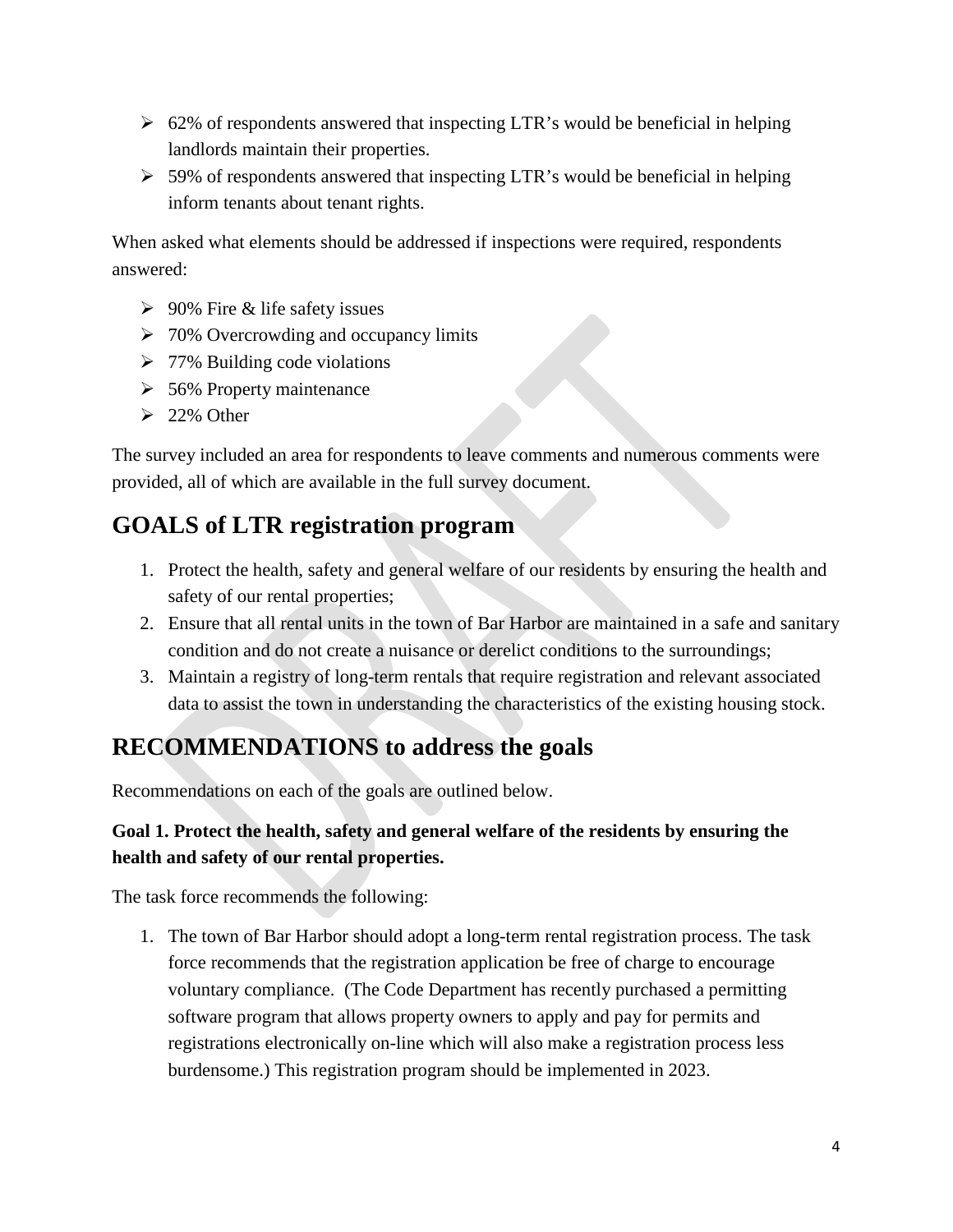- 2. A registration program should not include: short-term rentals, government regulated housing under HUD regulations, on-campus college dormitories, employee living quarters, shared accommodations, all types of transient accommodations of less than 30 days, convalescent and/or congregate housing, nursing homes; all as defined in the Bar Harbor Land Use Ordinance.
- 3. The application for registration should be developed to collect data such as: age of rental unit, rental periods, occupant information, presence of sprinkler and alarm systems, and other relevant characteristics of the housing stock.
- 4. An inspection component should not be addressed until data is gathered through a registration process. The task force recommends that a registration process be implemented first to collect data such as: the total number of LTR units in Bar Harbor, where they are located, how many months per year are they rented, what type of occupants are housed, what types of life safety measures are available in units, etc. The task force recommends that their work be paused until one year of registration data has been collected, then the task force would reconvene to analyze the data, and make a recommendation on the inspection component.

### **Goal 2. Ensure that all rental units in the town of Bar Harbor are maintained in a safe and sanitary condition and do not create a nuisance or derelict conditions to the surroundings;**

The task force recommends the following:

- 1. The town of Bar Harbor through the Code Department should inform and provide resources for the general public so that they can assess the health and safety of rental properties and units. This should be implemented immediately.
- 2. The town of Bar Harbor through the Code Department should investigate ways to provide both owners and renters with the information they need to succeed and to ensure the health and safety of their properties. The Code Department should provide owners with a simplified code/fire prevention checklist to allow them to self-inspect for compliance; offer a training class for landlords/property managers covering code requirements; and offer a tenant training class to cover their responsibilities as tenants and what they can/should do to maintain their units in a safe and healthy condition. This should be implemented immediately.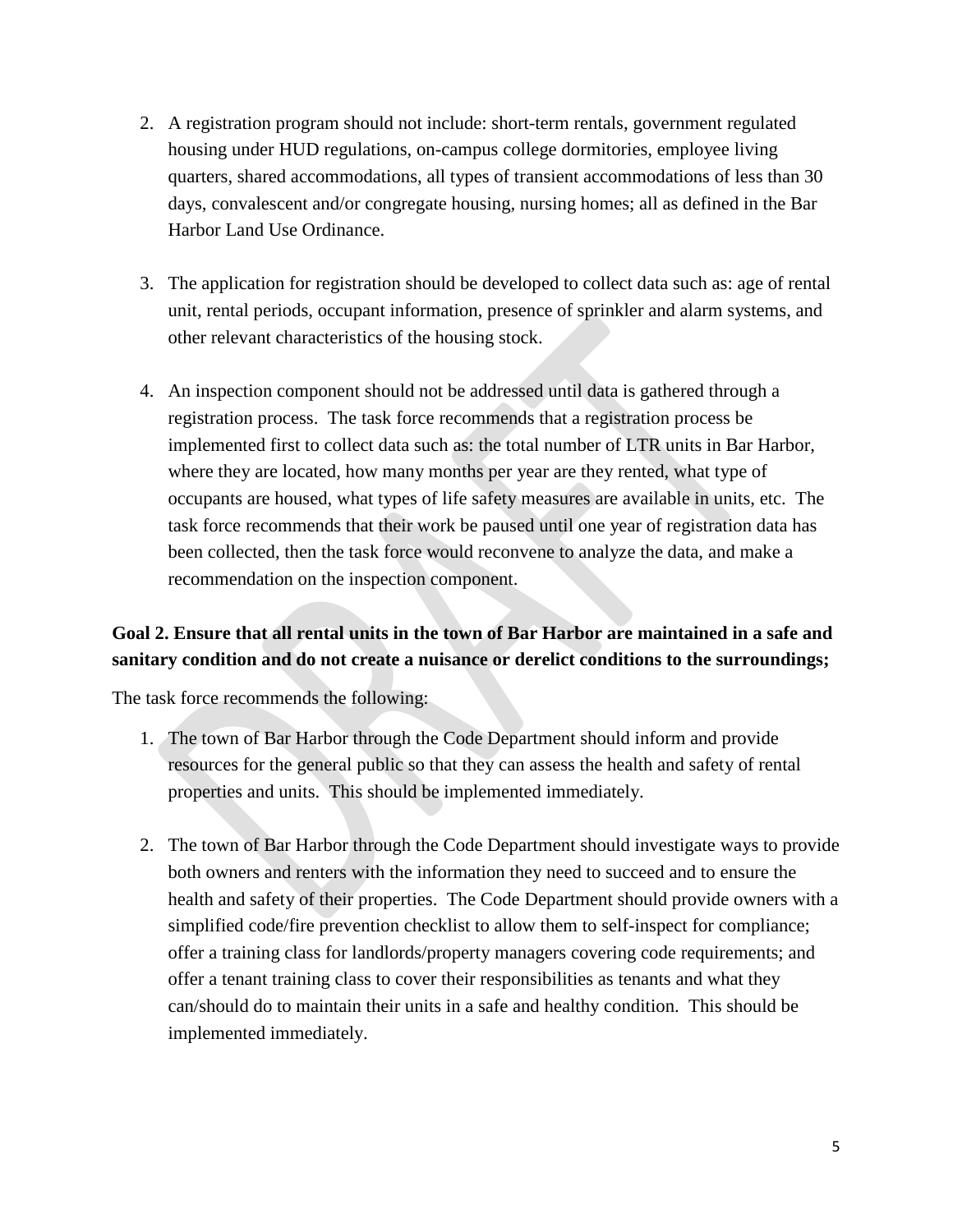### **Goal 3. Maintain a registry of long-term rentals that require registration and relevant associated data to assist the town in understanding the characteristics of the existing housing stock.**

The task force recommends the following:

1. The town of Bar Harbor should adopt a long-term rental registration process. The task force recommends that the registration application be free of charge to encourage voluntary compliance. A registration program should be implemented in 2023.

# **TASK FORCE MEETING CONCLUSIONS**

A registration program could help landlords have more frequent access to their units to see what kind of condition they are being kept in. Often times, code violations are tenant caused due to a lack of awareness related to code requirements. The group also discussed tenant rights and how to inform tenants of what their rights are.

A rental registration program could help keep tenants and landlords informed of newly enacted laws and code changes.

The task force recognized that overcrowding in units is a problem and the possible unintended consequences of displacing tenants through a registration program.

It was agreed early on in the process that the group felt that data would be useful in this exercise since the task force did not have data on the number of long-term rentals or information on where they are located.

The task force collectively agreed that many of the housing issues appeared to be units for seasonal, employee housing.

The task force unanimously agreed that the purpose of supporting a long-term rental registration program is for housing data collection such as: age of the rental unit, rental periods, occupant information, presence of sprinkler and alarm systems, and other relevant characteristics of the housing stock.

It was the consensus of the group that if inspections were eventually implemented into the program, they should not be as intensive as those for the short-term rental registrations. The inspections should focus on three primary elements designed to protect lives: tenant notification systems (smoke and carbon monoxide detectors), building elements designed to prevent or slow the spread of fire, and the presence of adequate and useable means of egress.